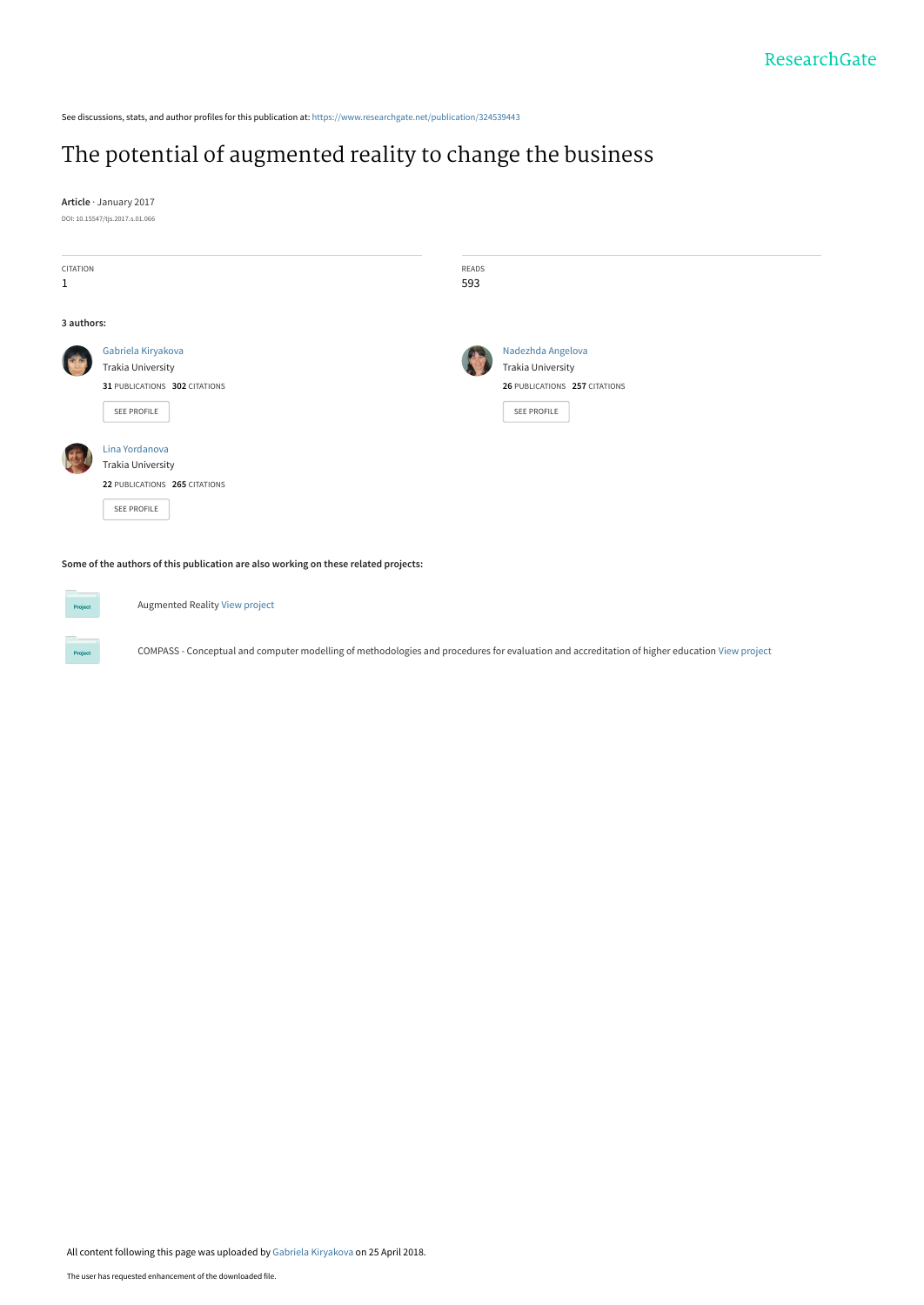

 **ISSN 1313-3551 (online) doi:10.15547/tjs.2017.s.01.066**

# **THE POTENTIAL OF AUGMENTED REALITY TO CHANGE THE BUSINESS**

**G. Kiryakova\*, N. Angelova, L.Yordanova**

Faculty of Economics, Trakia University – Stara Zagora, Bulgaria

### **ABSTRACT**

Augmented Reality is among the fastest growing technologies and has been implemented in different fields of life. It allows users to see and percept the physical world around them in a new more engaging and interactive way using their mobile devices. The business is a field where innovative technologies are rapidly trying to complement or replace traditional approaches. The dilemma is: Is it possible Augmented Reality to be used as an effective tool for business? The aim of the current work is to reveal the potential of Augmented Reality technology to improve companies' activities and campaigns and make them more interactive and creative.

**Key words**: Augmented Reality, business, technology, retail, manufacturing, marketing, advertising, tourism

## **INTRODUCTION**

In the modern world, the success in business is invariably linked to taking rapid and decisive steps for the deployment of innovative technologies. Companies that delay these actions lag behind competitors. The crucial factors in the perception of each technology are the identification of new trends and their accompanying tools, as well as the intention to exploit all benefits of the technology in the most effective way (1). Technological innovations in the information society have a transformative impact and lead to substantial changes in the way companies carry out their activities.

According to Gartner, Augmented and Virtual reality are among the ten leading strategic technological trends for 2017 (2). The boundaries between the digital and the physical world are becoming increasingly blurred with these technologies. The digital world is not only a reflection of the physical environment, where people live and work, but it complements the real world with new, more personalized and sensuous feelings. Businesses show an

**\*Correspondence to**: *Gabriela Kiryakova, Faculty of Economics, Trakia University – Stara Zagora, Bulgaria[, gabriela@uni-sz.bg](mailto:gabriela@uni-sz.bg)*

\_\_\_\_\_\_\_\_\_\_\_\_\_\_\_\_\_\_\_\_\_\_\_

increased interest in Augmented Reality. The dilemma is: Is it possible Augmented Reality to be used as an effective tool for business? The innovative technology links reality and the digital world more closely and indissolubly and creates prerequisites for new business models (2). The aim of the current work is to reveal the potential of Augmented Reality technology to improve companies' activities and campaigns and make them more interactive and creative.

## **AUGMENTED REALITY TECHNOLOGY**

Augmented Reality has a relatively long history, but prolonged time was in the shadow of Virtual Reality. Augmented Reality comes out in the spotlight and becomes the subject to increased interest with its application in the popular game Pokémon Go. The game helps rediscover the capabilities of the technology that allows mixing the real and digital worlds.

### **Nature of Augmented Reality**

Augmented Reality is a system, which has the following characteristics (3):

● **Combines real and virtual objects.**  Virtual and real objects coexist together at the same time, in the same place.

● **Interactivity in real time.** Users can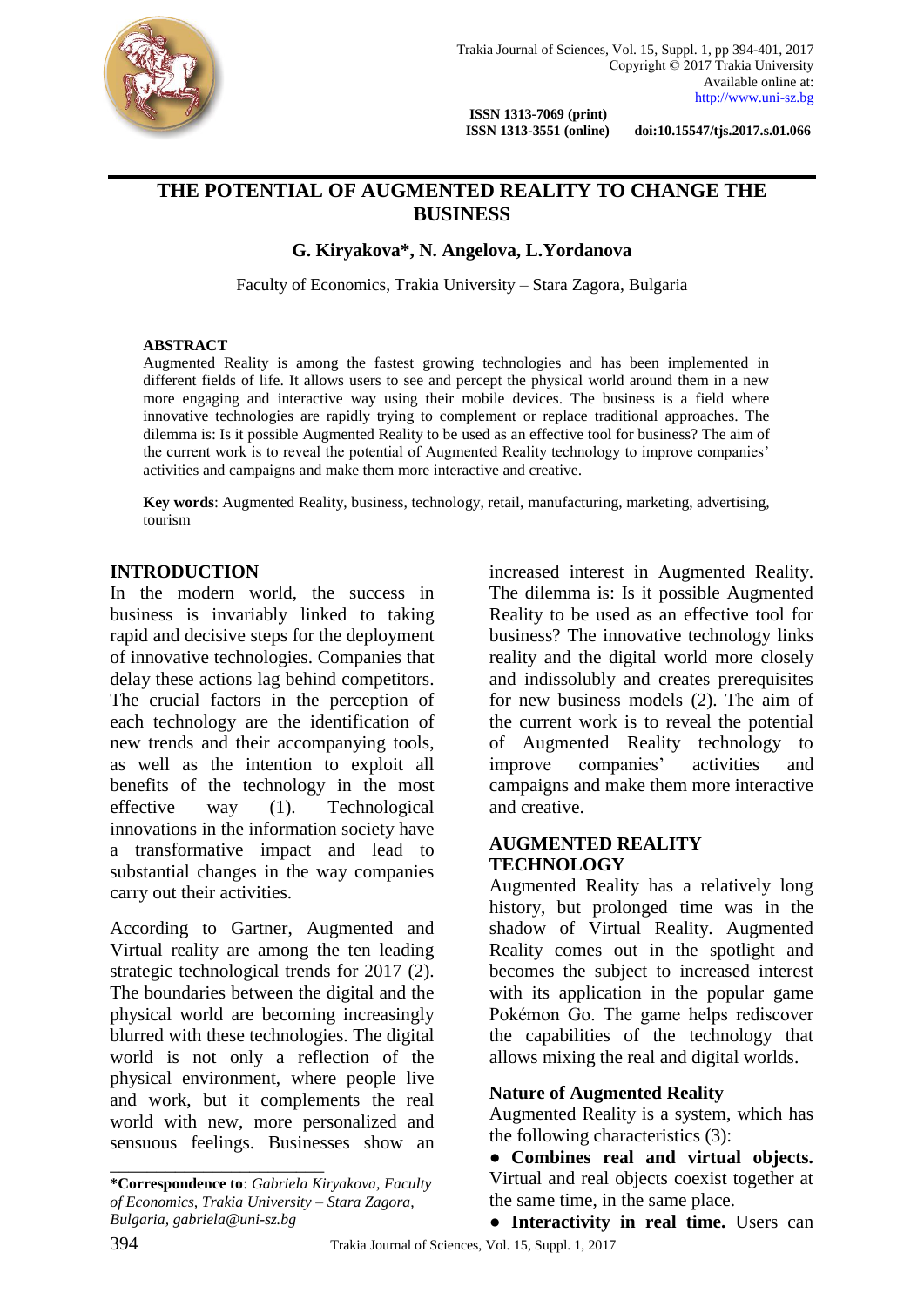interact with virtual content, which responds to their actions.

● **Virtual objects are registered in the physical 3D world.** There is a geometric alignment of virtual objects to real ones in the real world.

Augmented Reality expands the real world by adding layers of virtual content to the reality. In this sense, Augmented Reality supplements the reality rather than completely replacing it.

Augmented Reality removes the barriers between the physical and the virtual world by playing the role of a bridge between them and creates prerequisites for integrating all human senses into perception and interaction with the digital world (2). The technology integrates and mixes two worlds, supplementing and enriching each other, to achieve the goal of improving the sense of the real world.

# **Augmented Reality vs. Virtual Reality**

Whenever it comes to Augmented Reality, analogies to Virtual Reality are made.

Virtual Reality replaces the real world with a completely digitally recreated world. Users are completely immersed in the synthetic environment and they cannot see, feel or interact with the physical world around them. Virtual Reality is a powerful tool for perception of the digital content since it is the only environment where users are fully focused on it.

Unlike Virtual Reality, Augmented Reality creates virtual objects that are superimposed upon the real world. The technology provides virtual details for realworld objects, which expand and enrich the world around the users. Augmented Reality allows users to stay in touch with the real world, interact with both virtual content as well as the world, which surrounds them, at the same time. The basic idea of technology is to immerse users in the real world by providing information about objects or scenes they are seeing in the real time (1).

# **Types of Augmented Reality**

Several classifications of Augmented Reality can be made according to different criteria.

Depending on the **hardware devices**, which users use, there are:

● **Stationary Augmented Reality Systems.** They are motionless systems that are usually equipped with more powerful cameras and can provide accurate recognition of objects and scenes from the reality. This type of Augmented Reality systems are suitable and are used in virtual try-and-buy projects in physical stores.

● **Spatial Augmented Reality Systems.**  They project the virtual content directly on the real-world objects in actual dimensions and proportions. These systems are subject to increased interest from the automotive industry.

● **Desktop Augmented Reality.**  Augmented Reality applications use the computer's camera to recognize the realworld objects and embed virtual objects to them. Virtual try-and-buy projects in online stores are usually based on Desktop Augmented Reality.

● **Handheld Devices.** Handheld Devices are also known as mobile Augmented Reality, which is extremely popular due to the fact that mobile devices (such as phones, tablets, etc.) are widely spread nowadays. Most of the mobile Augmented Reality applications use the device's GPS built-in transmitter to determine the position of the users. Depending on the position, applications provide information in various forms (text, images, audio, and video) that is directly related to users' location and is integrated to their real environment.

● **Head-mounted Displays**. These devices provide a combined image of the physical world and virtual objects in front of the user's field of view. Depending on the underlying technology, devices can be divided into Optical and Video Headmounted Displays. The most popular representative of this group of hardware devices are smart glasses. Popular examples are Google Glass, Vuzix Smart Glasses, Sony Smart EyeGlass, CastAR.

● **Contact lenses.** They are the future of Augmented Reality. Contact lenses are in the process of development and will allow users to get a combined image of reality with embedded virtual content.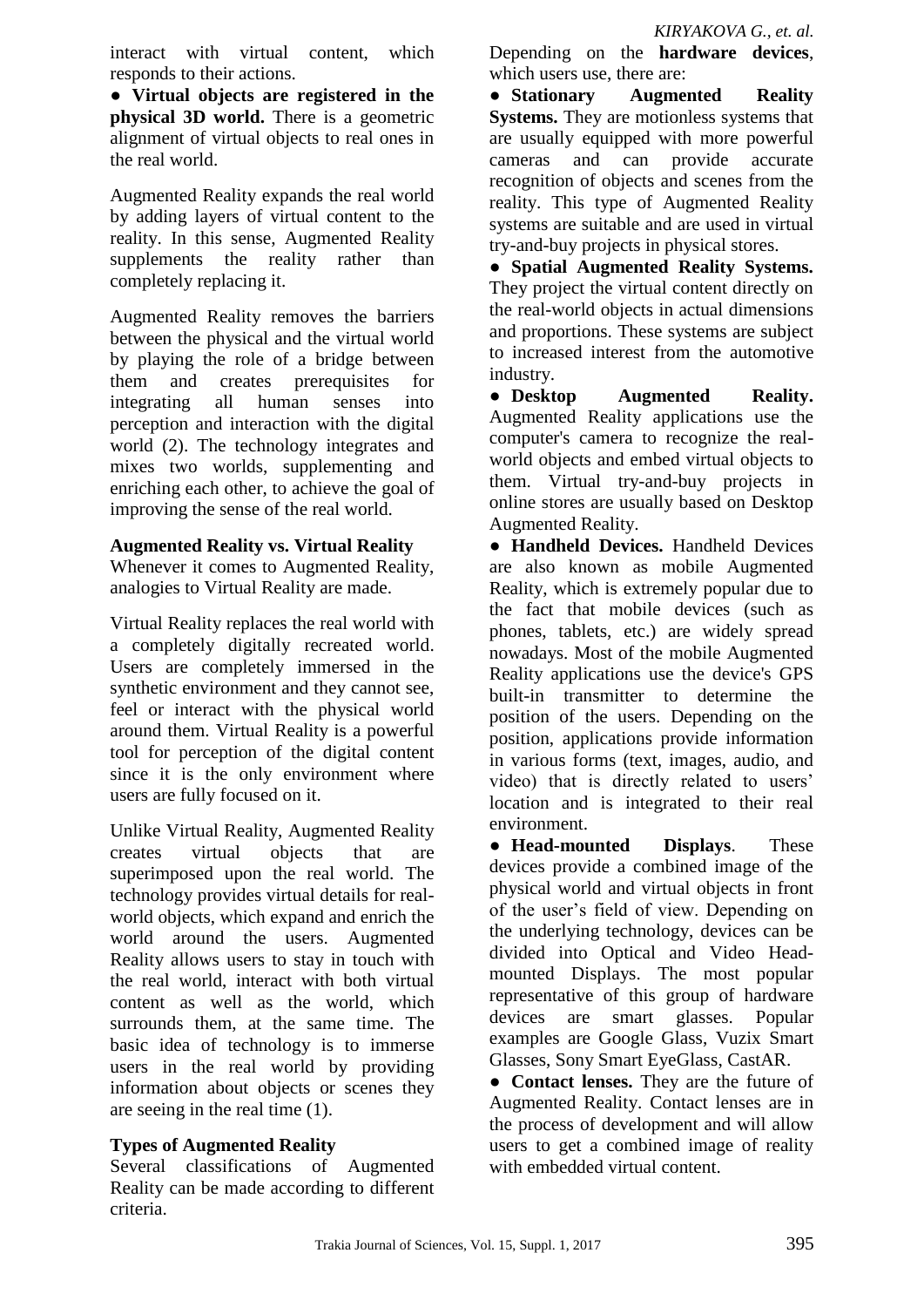Depending on **how objects or scenes are identified**, the Augmented Reality is divided into:

● **Vision-based Augmented Reality.**  Vision-based Augmented Reality can be *marker-based* or *markerless*. Markerbased Augmented Reality applications use the device's camera to recognize and interpret markers (usually black and white barcode images). The software analyzes the marker and creates virtual objects that are displayed on the device's screen, integrated to the recognized real-world objects. The markerless Augmented Reality is based on the recognition of realworld objects (photographs, magazine covers, objects, faces, scenes, etc.). The software recognizes the objects according to their specific features that distinguish them from the surrounding objects.

● **Location-based Augmented Reality.** Location-based Augmented Reality is a markerless Augmented Reality, where applications use the device's GPS capabilities to determine the position of the device (respectively of its owner), and provide information related to this location – for example, information about hotels, restaurants, museums and others that are close to the user.

# **AUGMENTED REALITY AS AN EFFECTIVE TOOL FOR BUSINESS**

The expectations for a widespread introduction of Augmented Reality in almost all spheres of life are based on the fact that the hardware, which supports the technology, is already available. Most users have a variety of mobile devices – smart phones, tablets, smart wearable devices, and so on. According to International Data Corporation, the total revenue for Virtual and Augmented Reality is expected to increase from \$ 5.2 billion in 2016 to over \$ 162 billion in 2020. More than half of revenue comes from the sales of Virtual and Augmented Reality hardware. Software is a smaller revenue source, which grew by more than 200% in 2016 compared to the previous year (4). To use Augmented Reality, it is necessary to install a suitable, specially developed Augmented Reality application or a standard Augmented Reality Browser that

enables users to become part of the mixed reality.

On the other hand, there is a tendency more and more users to use their mobile devices not only for entertainment, but also for training, work and business.

Augmented Reality is a technology that is embraced and becomes part of the strategies of an increasing number of companies that operate in various business areas – manufacturing, trade, advertising, tourism and others.

# **Retail**

E-commerce is integral part of today's business. More and more people shop online that leads to the need to improve the processes of online commerce. The implementation of new technologies can help companies make customers feel more satisfied with the purchases they made.

Augmented Reality can change the nature and essence of trade – both traditional (in the real world) and electronic. The efforts are focused on utilizing the potential of the technology to personalize and improve users' perceptions during the purchases, their experience and satisfaction, enhance the interactivity of the shopping. As a consequence, there will be increased sales (increased revenue for companies), customers' loyalty, users' willingness to recommend their experiences to friends and acquaintances.

In online commerce customers do not have opportunities to interact with the products – they cannot touch, try or smell them, which is often an obstacle to making real orders and purchases. Virtual try-and-buy experience is the first step companies take in using Augmented Reality technology to increase customer engagement and provoke online orders and purchases (5). Augmented Reality applications allow creating virtual fitting rooms where customers can try goods virtually. This approach is popular among companies that offer cosmetics, jewelry, watches, glasses, etc. They can integrate fitting room modules into their e-commerce websites **(Figure 1).** The possibilities to offer a new, memorable, personalized experience for customers, as a result of combining the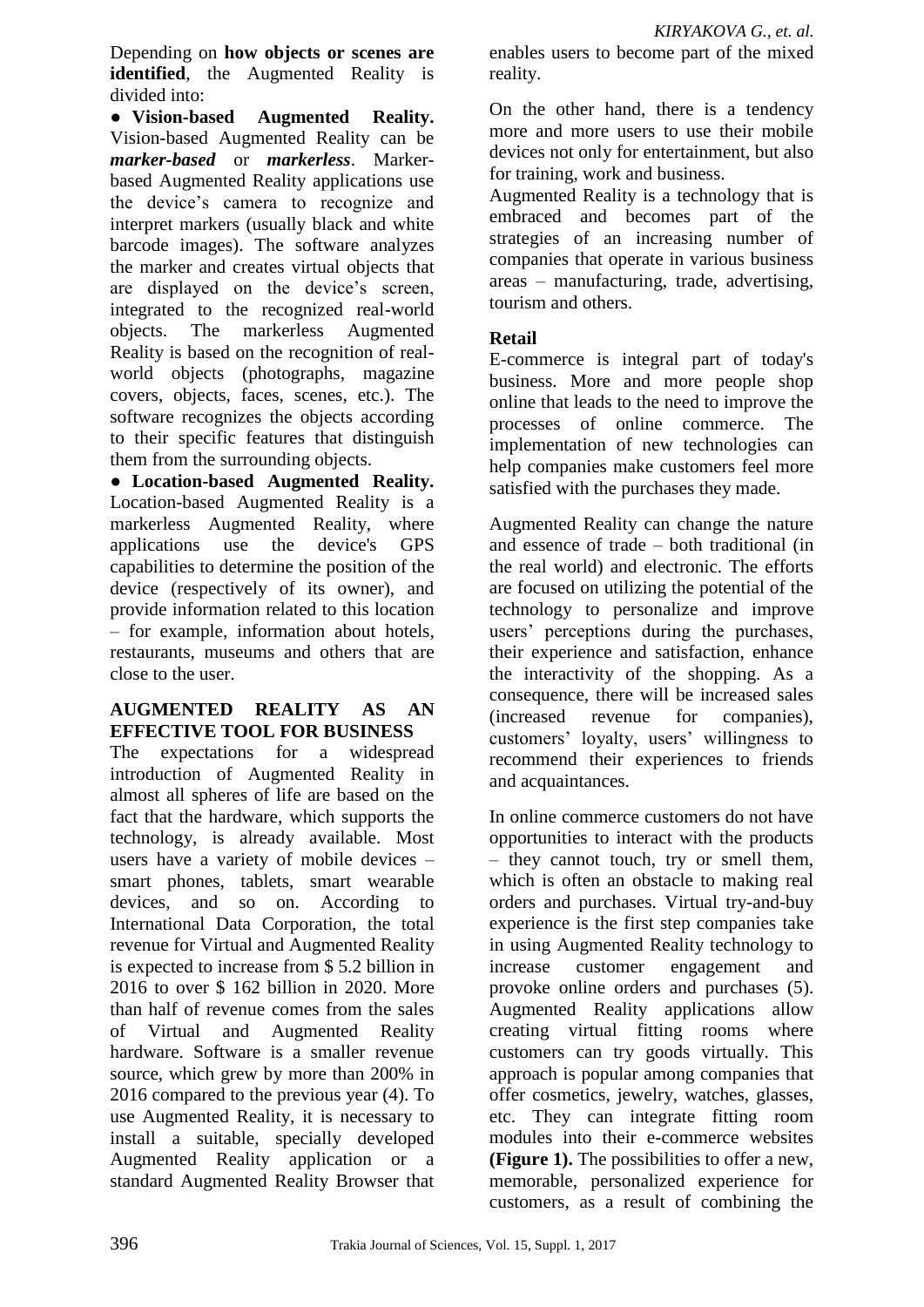convenience of technology with the experience of physical trading, drive more visitors to online stores. More visitors,

*KIRYAKOVA G., et. al.* whose expectations are satisfied, lead to more sales and revenues for online stores.



**Figure 1.** Virtual try-on solution (Acep TryLive Eyewear).

Augmented Reality is a subject of interest not only to e-commerce representatives but also to physical traders. Their aim is to become competitive to online retailers in terms of the unique experience they offer. Virtual fitting rooms can be created using Augmented Reality technology in physical stores and customers are able to interact with digital content and have new unique experiences.

#### **Manufacturing and maintenance**

Augmented Reality can be used in almost any stage of the process of design and manufacturing of the products – from the design phase to the production stages and subsequent maintenance and repair of the products.

Augmented Reality helps engineers and designers design products in the environment where they will be used. The technology allows them to take into account all factors, features or constraints imposed by surrounding environment. Augmented Reality supports the creation of precise projects and their

optimization. Designed products can be tested, analyzed, subjected to simulations that allow consideration of various factors in their use over time.

The products, created nowadays, are becoming more and more complex, which complicates their manufacturing. Augmented Reality applications can provide information in various forms, including online resources, to the staff about the manufacturing operations at the right time (6). The digital content, added to the reality, improves the efficiency of work and optimizes production processes.

Augmented Reality can also assist service workers in the diagnosis of breakdowns and repair activities. The mechanics can see animated parts that need to be repaired or replaced, what tools to use and the sequence of actions **(Figure 2).** They receive additional three-dimensional information or audio instructions for each working step. Augmented Reality makes repair activities easier, shortens the time they take and improves their quality.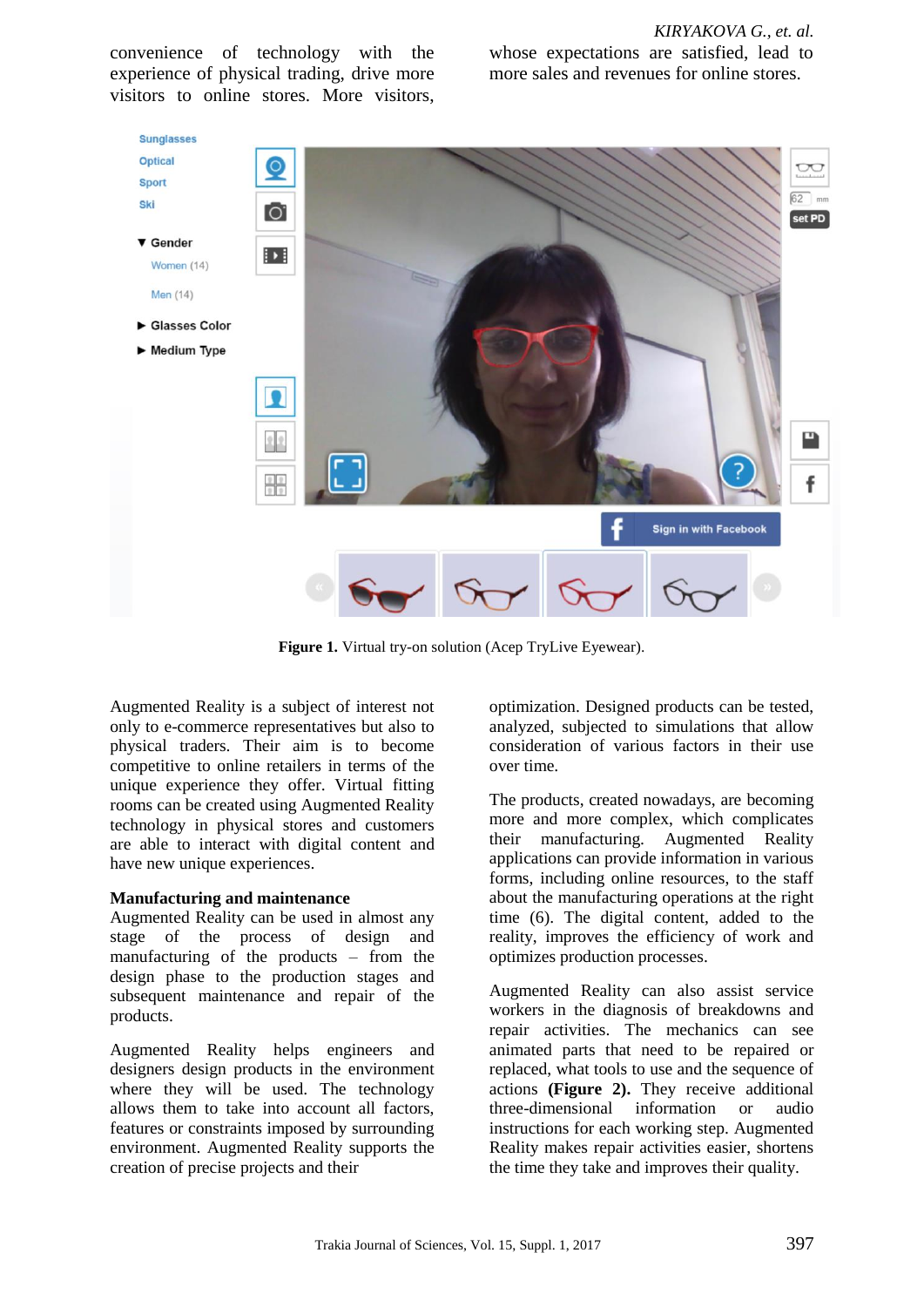

**Figure 2.** BMW Augmented Reality Glasses (7).

### **Tourism**

The tourism industry aims to offer and sell experiences and unforgettable memories to consumers (8). Augmented Reality can make a significant contribution to achieving these goals by enriching tourists' experiences and providing new ways of visitors service.

Users can "experience" each destination before they visit it through Augmented Reality. On one side, the technology allows users to determine which destination is the best choice for them. On the other side, the technology can improve and enrich the overall perceptions and experience of tourists during their visits.

Users can use Augmented Reality to have quick and easy access to information that is vital to their enjoyment and safety (9). The tourists receive data in various forms (opinions, reviews, comments) about hotels,

restaurants, museums, landmarks and other locations around them in real time. Data enrich the reality around visitors and makes their experiences even more exciting and memorable.

Augmented Reality can be used in museums and galleries to provide multimedia information equivalent to traditional audio and video tours, but much richer in the sense of content and form. Many Augmented Reality applications supply information in the form of educational games, combining learning and entertainment, to make visitors' experience more interactive and interesting.

Another application of Augmented Reality in tourism is the possibility to translate from one language to another in real time. There are a number of applications, such as Google translator, which provide real-time text translation of labels, menus, signs using the camera of the mobile devices (9) – **Figure 3.**



**Figure 3.** Translation of signs with Google translator.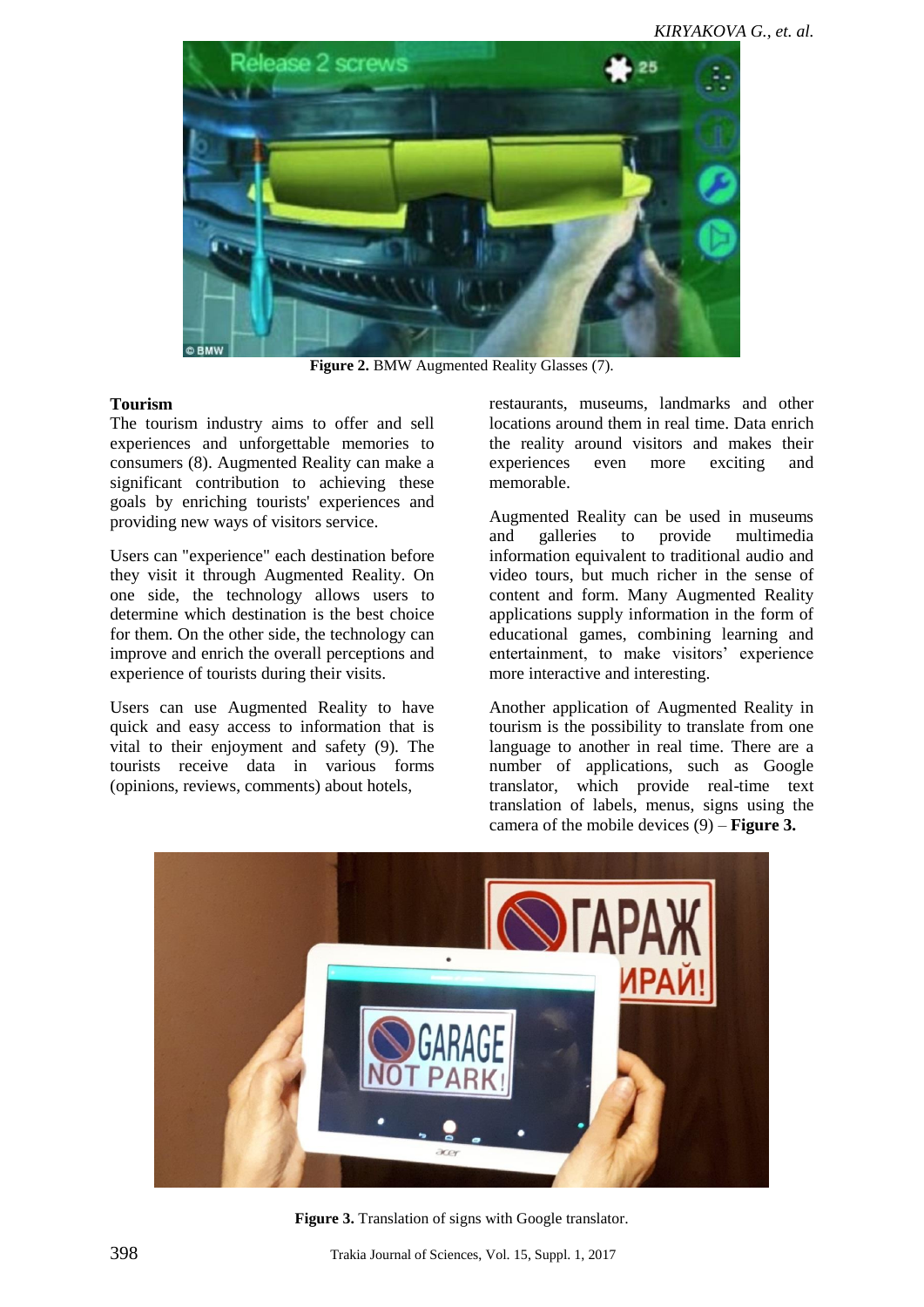#### **Marketing and Advertising**

Augmented Reality contributes to the creation of interactive marketing and advertising campaigns that engage customers' attention and involve them as active participants. Augmented Reality can be considered as the perfect tool for increasing sales.

#### *KIRYAKOVA G., et. al.*

Augmented Reality applications allow digital content come to life. Print materials can be turned to interactive with additional 3D images or they can come to life with animations or videos **(Figure 4).** The technology gives users a 360 degree view of the products. It allows customers to change components or details of the products according to their personal preferences.



**Figure 4.** Packaging of wafers Naya (company Prestige 96) comes to life with ScanAR app.

Augmented Reality allows greater interactivity in the process of shopping. The result is much more entertainment and powerful interactions, creation of emotional relationships between customers and products. The product becomes personal when the user can put it in his personal world instead of the artificial environment of the stores. The personalization of the products and the ability to interact with them may urge customers to make real purchases. On the other hand, creating an emotional relationship between users and products stimulates customers to share their experiences with friends, colleagues, family and recently in social media. This tendency is a prerequisite for companies to build a community around their products that leads to high social visibility and presence on the market and in society.

Regarding to the criterion cost, creating a marketing or advertising campaign with Augmented Reality is cheaper than using traditional channels and media, such as print materials and TV channels.

#### **DISCUSSION**

Augmented Reality is used by many companies to improve their visibility on the market, increase sales, enhance customer experience, attract consumers' attention, create an unforgettable impression and give them new

perceptions and feelings (10). It is very important the choice of technology to be in line with the company's goals. The use of innovative technologies, in particular Augmented Reality, should not be an end in itself. The use of some technology because it is modern and almost everyone is trying to use it, or because technology is attractive in itself is not a proper decision. The technology should be bound and implemented as part of company's activities.

Augmented Reality creates a new blended environment where computer-generated content improves perception and sense of the physical world.

Augmented Reality is a technology that can be used by a large audience since it is accessible through widespread hardware devices. Installing software is a quick and easy process and no special knowledge or preparations for use are required. At the same time, Augmented Reality technology offers opportunities for personalizing the experience and interaction with digital content. The virtual content can be put into the personal world of each user and can be emotionally related to him.

The deployment of Augmented Reality technology offers new ways of interactions between customers, products and services, and companies, complements and enriches users'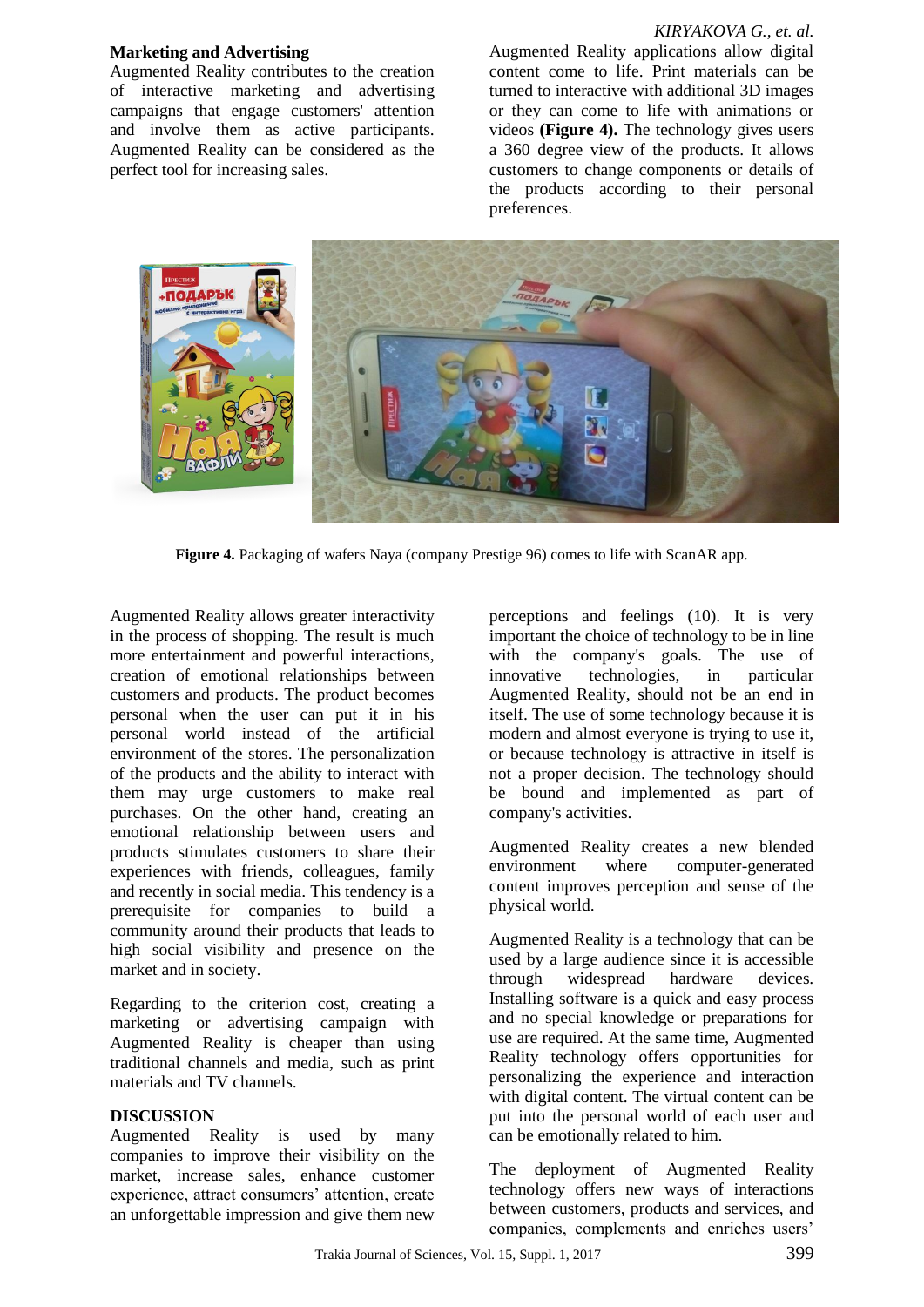world with new feelings and experiences (11). The technology has the potential to transform the business processes, especially those in trade – in both cases real and e-commerce. Augmented Reality is a tool that can be integrated into the overall activities of the companies to turn the attracted attention of consumers and their participation in organized campaign into real actions (orders, purchases, etc.). The mixing of the digital and physical world can create prerequisites for raising the processes of buying and selling at new levels and achieving the "ideal" shopping by improving and customizing the overall customer experience.

Augmented Reality allows companies to provide their customers added value (in the form of authentic experience), which creates and preserves the emotional connection between customers, products and company. The technology can be an effective tool in building loyalty to products or brands. Customers' loyalty is the factor that helps to increase companies' revenue, their recognition and presence on the marketplace and in the social life in the long term.

On the other side, implementing Augmented Reality in manufacturing can bring important competitive advantages for companies – faster design, production and delivery of the products on the market (6, 12). The technology can help reducing technical risks and errors, achieving a higher quality of the created products, shortening the development and manufacturing time.

Augmented Reality applications are also an appropriate tool for training and improving staff skills and qualification.

Augmented Reality technology reveals new levels and ways to collect data and provide feedback. Companies can analyze the collected data to gain insight into the "bigger" picture, identify trends and provide more personalized and engaging content to their users. The use of modern technologies, such as Augmented Reality, implies immediate feedback and measurability of organized campaigns.

### **CONCLUSION**

The adoption of innovative technologies by companies is a natural process that is driven by business goals to meet the demands and requirements of their customers. The process of integration of new technologies into company's activities should be preceded by an assessment of the need of implementation in order to achieve the desired results.

The most important advantage of Augmented Reality is its role as a bridge that connects the digital and real worlds. Augmented Reality is a technology that is capable to enrich the real physical environment with computer-generated content and complement the reality with different sensory feelings. It transforms the way people interact with digital content – information about surrounding world becomes interactive, accessible and digitally manipulative.

Augmented Reality has a great potential in many different areas such as advertising, marketing, education, engineering, entertainment, medicine and many others. Augmented Reality reveals new opportunities for business. It has become a powerful tool that allows companies to offer new rich experience and added value to their clients. Augmented Reality creates new business models, reveals different ways to expand and enrich access channels to consumers, attracts and engages their attention, integrates them into the world of companies, which leads to substantial profits for companies in the long-term aspect.

## **REFERENCES**

- 1. [Barck,](http://recruitingdaily.com/author/jonasbarck/) [J.](http://recruitingdaily.com/author/jonasbarck/), How Augmented And Virtual Reality Are Transforming The Workplace, Recruiting Daily, 2017, [http://recruitingdaily.com/virtual-reality](http://recruitingdaily.com/virtual-reality-workplace-transformation/)[workplace-transformation/](http://recruitingdaily.com/virtual-reality-workplace-transformation/) (last access 26.06.2017)
- 2. Panetta, K., Gartner's Top 10 Strategic Technology Trends for 2017, 2016, [http://www.gartner.com/smarterwithgartner](http://www.gartner.com/smarterwithgartner/gartners-top-10-technology-trends-2017/) [/gartners-top-10-technology-trends-2017/](http://www.gartner.com/smarterwithgartner/gartners-top-10-technology-trends-2017/) (last access 26.06.2017)
- 3. Azuma, R. T., A survey of augmented reality. Presence: Teleoperators and virtual environments, 6(4), 355-385, 1997.
- 4. The virtual and augmented reality market will reach \$162 billion by 2020, Business Insider, 2016, [http://www.businessinsider.com/virtual](http://www.businessinsider.com/virtual-and-augmented-reality-markets-will-reach-162-billion-by-2020-2016-8)[and-augmented-reality-markets-will-reach-](http://www.businessinsider.com/virtual-and-augmented-reality-markets-will-reach-162-billion-by-2020-2016-8)[162-billion-by-2020-2016-8,](http://www.businessinsider.com/virtual-and-augmented-reality-markets-will-reach-162-billion-by-2020-2016-8) (last access 26.06.2017)
- 5. Klamann, K., S. Krastev,Why Augmented Reality Will Be the Next Revolution in Retail, 2017, Strategy+Business, [https://www.strategy](https://www.strategy-business.com/article/Why-Augmented-Reality-Will-Be-the-Next-Revolution-in-Retail?gko=dbc10)[business.com/article/Why-Augmented-](https://www.strategy-business.com/article/Why-Augmented-Reality-Will-Be-the-Next-Revolution-in-Retail?gko=dbc10)[Reality-Will-Be-the-Next-Revolution-in-](https://www.strategy-business.com/article/Why-Augmented-Reality-Will-Be-the-Next-Revolution-in-Retail?gko=dbc10)[Retail?gko=dbc10](https://www.strategy-business.com/article/Why-Augmented-Reality-Will-Be-the-Next-Revolution-in-Retail?gko=dbc10) (last access 26.06.2017)
- 6. Regenbrecht, H., Baratoff, G., & Wilke, W., Augmented reality projects in the automotive and aerospace industries, IEEE Computer Graphics and Applications, 25(6), 48-56, 2005.